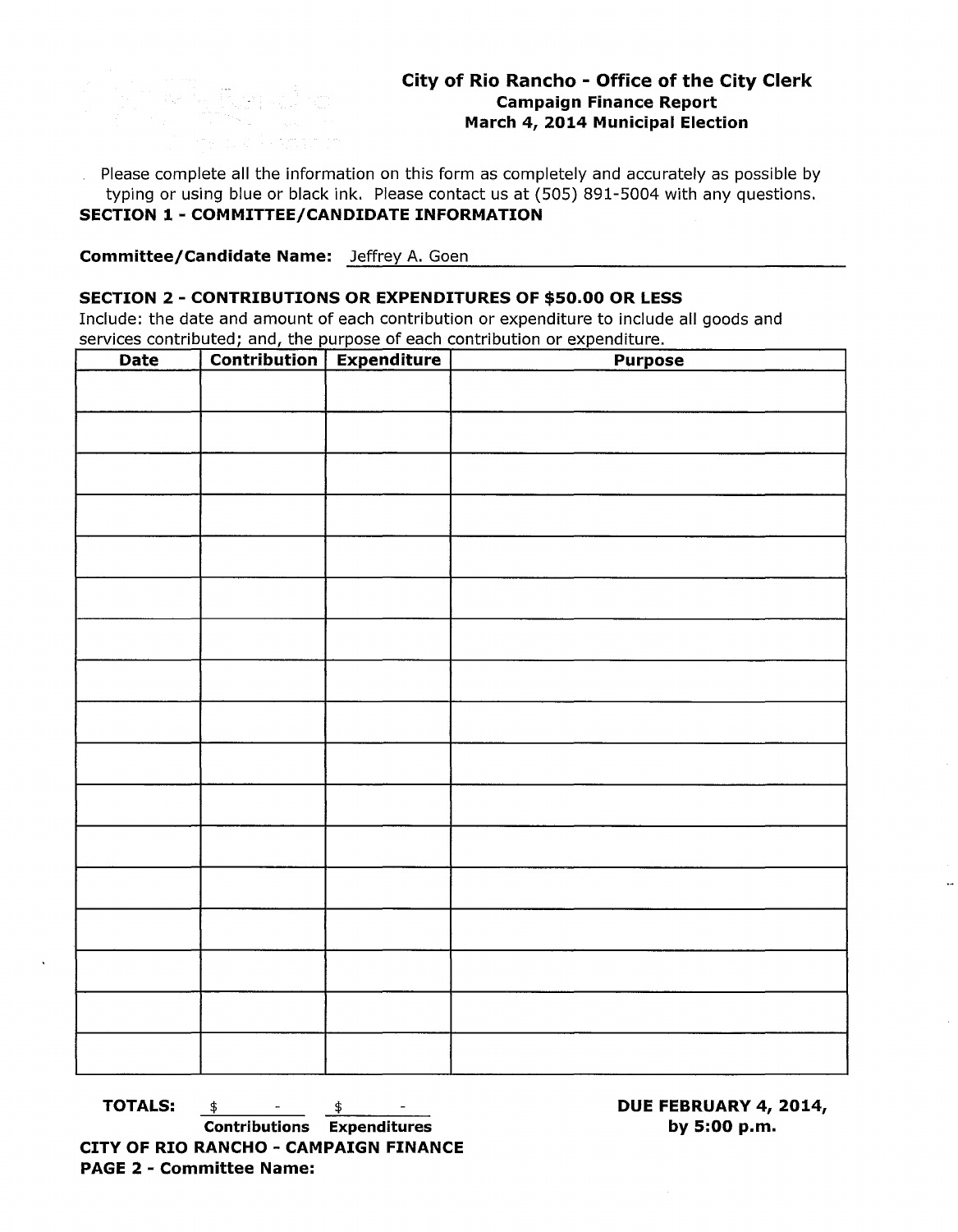## **SECTION 3- CONTRIBUTIONS OR EXPENDITURES OF MORE THAN \$50.00 (Cumulative)**

Include: the name and address of the person or entity from whom any cumulative contribution or expenditure of more than \$50.00 was received or made; the date and amount of each contribution or expenditure to include all goods and services contributed; and, the purpose of each contribution or expenditure. <u> 1999 - Jan Ja</u>

| Date              | <b>Contribution Expenditure</b>       |                                                              | <b>Name/Address</b>                                                                            | <b>Purpose</b>                        |  |  |
|-------------------|---------------------------------------|--------------------------------------------------------------|------------------------------------------------------------------------------------------------|---------------------------------------|--|--|
| 1/8/14            | \$131.73                              |                                                              | Jeffrey A. Goen, 901 Player Loop<br>SE., Rio Rancho, NM, 87124                                 | Business cards, work book             |  |  |
| 1/8/14            |                                       | \$131.73                                                     | Viat Print, 100 Hayden Ave,<br>Lexington, Ma, 02421                                            | Business cards, work book             |  |  |
| 1/13/14           | \$380.38                              |                                                              | Jeffrey A. Goen, 901 Player Loop<br>SE., Rio Rancho, NM, 87124                                 | Yard signs                            |  |  |
| 1/13/14           |                                       | \$380.38                                                     | Signs on the Cheap, 11550<br>Stonehollow Drive,<br>Austin Texas 78758                          | Yard signs                            |  |  |
| $1/23/14$ \$80.00 |                                       |                                                              | Jeffrey A. Goen, 901 Player Loop<br>SE., Rio Rancho, NM, 87124                                 | Sign permits                          |  |  |
| 1/23/14           |                                       | \$80.00                                                      | City of Rio Rancho, Finance<br>Dept., 3200 Civic Center Circle<br>NF. Rio Rancho NM 87144-4501 | <b>Sign Permits</b>                   |  |  |
|                   |                                       |                                                              |                                                                                                |                                       |  |  |
|                   |                                       |                                                              |                                                                                                |                                       |  |  |
|                   |                                       |                                                              |                                                                                                |                                       |  |  |
|                   |                                       |                                                              |                                                                                                |                                       |  |  |
|                   |                                       |                                                              |                                                                                                |                                       |  |  |
|                   |                                       |                                                              |                                                                                                |                                       |  |  |
|                   |                                       |                                                              |                                                                                                |                                       |  |  |
|                   |                                       |                                                              |                                                                                                |                                       |  |  |
|                   |                                       |                                                              |                                                                                                |                                       |  |  |
|                   |                                       |                                                              |                                                                                                |                                       |  |  |
|                   |                                       |                                                              |                                                                                                |                                       |  |  |
|                   |                                       |                                                              |                                                                                                |                                       |  |  |
|                   |                                       |                                                              |                                                                                                |                                       |  |  |
|                   |                                       |                                                              |                                                                                                |                                       |  |  |
|                   |                                       |                                                              |                                                                                                |                                       |  |  |
| <b>TOTALS:</b>    | \$                                    | 592.11<br>$\frac{1}{2}$<br><b>Contributions Expenditures</b> | 592.11                                                                                         | DUE FEBRUARY 4, 2014,<br>by 5:00 p.m. |  |  |
| <b>PAGE 3</b>     | CITY OF RIO RANCHO - CAMPAIGN FINANCE |                                                              |                                                                                                |                                       |  |  |

 $\ddot{\phantom{a}}$ 

**SECTION 4- TOTALS**